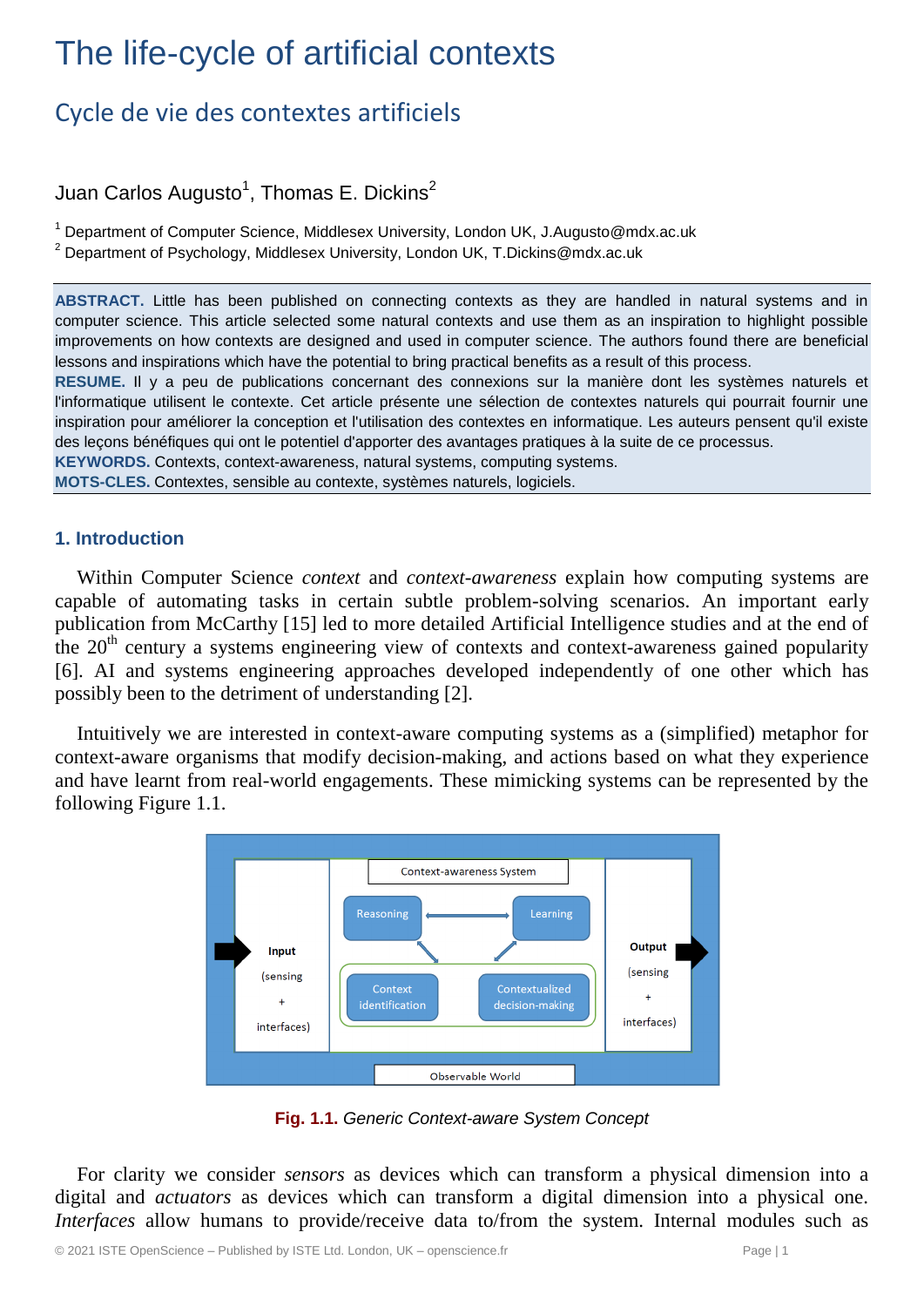*Reasoning* and *Learning*, *Context Identification* and *Context-based Decision Making* are to be considered as typically explored in the areas of Artificial Intelligence or Ubiquitous Computing during the last two decades [1].

#### **2. Research Focus**

The most consistent attempt to understand context from an interdisciplinary perspective has been conducted by the CONTEXT series of conferences over the last twenty years [see for example, 10]. This community has investigated various perspectives on *context* in connection with other disciplines inside computer science (e.g., systems modeling and cognitive science) and to some extent to other areas of knowledge outside computing (e.g., philosophy and linguistics). So far little connection has been established with how nature handles *context* and so there has been no contact with biology. Below we outline some comparisons between how context is managed in computing and in nature. Our hope is to provide some inspiration for the CS community to further develop the concept within the field.

#### **3. Research Methods**

We have developed a comparative verbal argument based on possible connections between the way that *systems* in nature handle contexts and the way contexts are used or can be used in computer science and in technological innovation. The comparisons have been organised under four themes: how contexts appear, how they are recognized, how they are redefined, and how they interrelate. Some general lessons have then been drawn.

A guiding framework from biology was that of *autopoiesis* [11]. Systems (organisms) are considered alive when they have sufficient internal complexity to gain some degree of autonomy from the external world. Autonomy is gained by tracking data in the external environment and that data is used to cause state changes in specific internal systems that render those inputs (or data) informational. Thus, data has a role within a specific system or context [9]. We regard the existence of such systems the result of evolution.

#### **4. Research findings/results**

So far we have established connections of interest on a number of dimensions, including the differences and parallels in each area on: the motivation for contexts consideration, their use, their adaptation through time, the drivers of how systems react to contexts.

#### **4.1.** *How Contexts Appear?*

*In nature:* Evolution by natural selection is a statistical outcome of variation, differential reproductive success, and inheritance. As traits are heritable more competitive trait variants come to dominate in future populations, while less competitive variants reduce in relative frequency. In its general form, this Darwinian process can happen in any system that permits these three components but evolutionary biology focuses upon genetic variation, leading to variation in expressed traits [22]. Thus, reproductively successful traits cause their underlying genes to increase in relative frequency within the population. These traits are adaptations. Genes also play a coding role in development as they carry sequentially encoded data within DNA that informs protein synthesis and related activities. The genotype of an individual is a dataset that delivers constraints for building traits, and those constraints have been selected for during evolution. In this way a genotype represents responses to past contexts.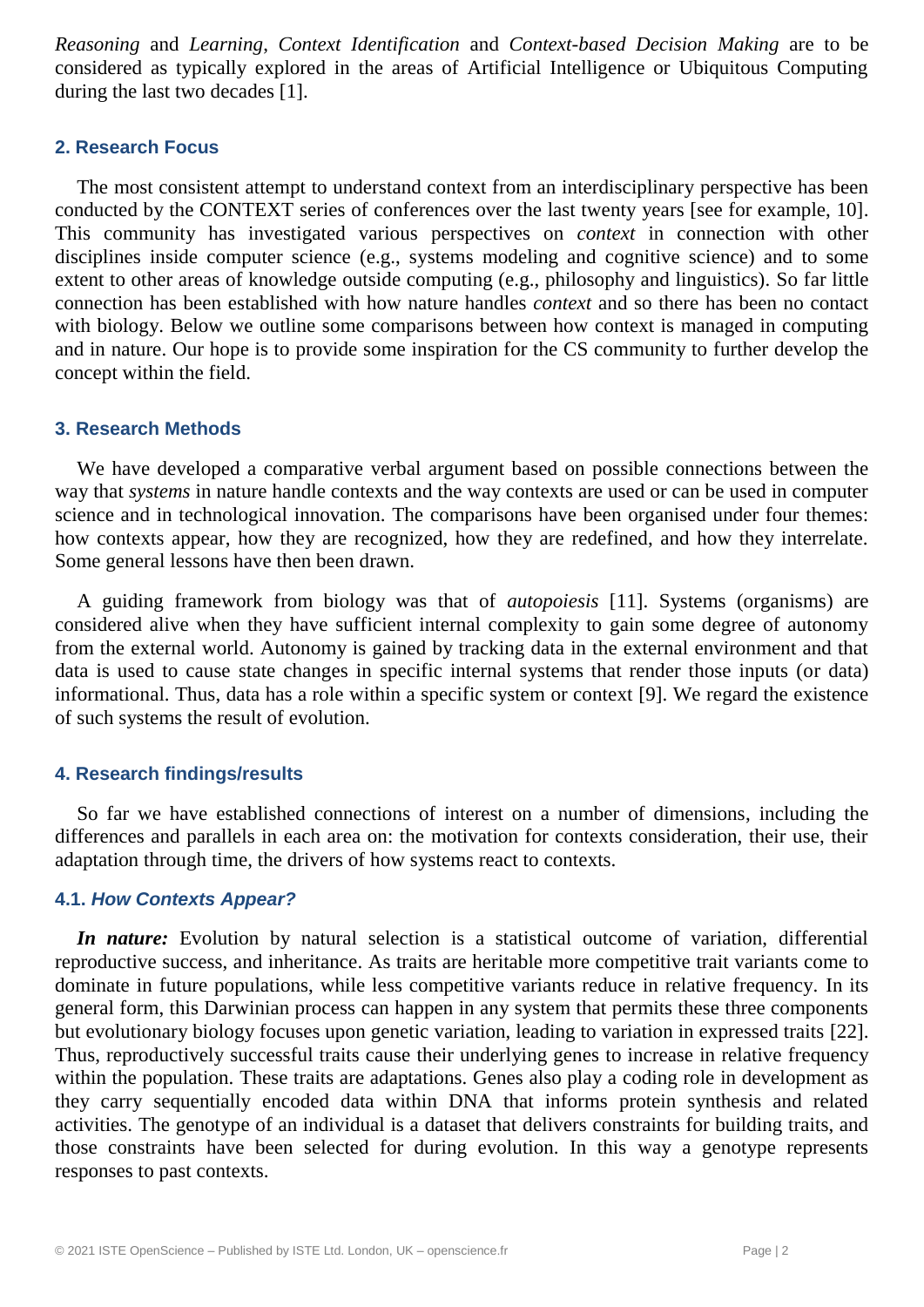Natural selection is a gradual process. Environmental change therefore presents a problem if it is too fast for selection to respond to. This threatens the genotype of an organism, and the genotype therefore require *robustness* solutions. We give four: *Conservative bet hedging* is where genotypes build generalist traits that do relatively well in many contexts. In *diversified bet hedging* a genotype produces, for example, two versions of a phenotype that do well in version-specific contexts. Those versions are produced on a probability distribution that matches the likelihood of encountering those contexts [20]. *Developmental plasticity* results from organisms being sensitive to data early in ontogeny. That data will predict the likely future environment and set the development of the organism on an appropriate future context sensitive trajectory. For example, if the organism is born into a low food environment, that provides key nutritional data about likely food resource in the future. This data will cause the organism to invest what nutrition there is into building essential organs (brains, reproductive mechanisms) at the expense of growth elsewhere [16]. *Physiological plasticity* includes multiple physiological response systems, including behavioural responding, to day-to-day, and moment-to-moment data. These allow organisms to do things such as learn in changeable environments, but all such mechanisms are delimited. For example, associative learning cannot simply be a question of associating everything because nothing would be learnt. Learning mechanisms are directed at particular contexts, and those parameters are a function of natural selection [7].

*In computing:* Often within computing systems engineering, contexts are rigidly set by developers based on the services expected and the resources available. If light automation is perceived as useful or necessary in a room then hardware (e.g., movement sensors and actuating lights) and software (which implements an algorithm to turn lights on/off based on the sensor detecting movement) is acquired or created to address that need. Contexts are created primarily by the developer, who is aiming to solve a specific problem. In nature new variants are produced at random with respect to the selected outcome and when by chance they facilitate differential success they are retained. Developers more commonly design new variants based on hypothesis and theory.

#### **4.2.** *How are Contexts Recognized?*

*In nature:* A standard heuristic in evolutionary biology is to think of natural selection as a design process. Thus, traits are modelled as optimal solutions to environmental problems, where optimality is understood in terms of fitness maximization. Fitness is usually understood in terms of the sum of direct and indirect reproductive success, and is captured by inclusive fitness theory [23]. Given this, sensory systems are to be seen as designed to take specific kinds of input from the environment. Here we regard environment as both internal and external to the organism depending upon the task demands. Typical examples of sensory systems will include visual, auditory, olfactory, haptic, and gustatory input systems. But we can reduce our focus to draw out a generality about biological mechanisms as systems of constraints upon the flow of free (available) energy [4]. For such mechanisms to operate they rely upon an input that tips the energetic dynamics into a particular pathway, and the mechanism has been designed by selection to respond only to specific sources, or kinds of input. This response is determined by physical properties of the mechanism, for example membrane properties of the cell or the availability of binding sites for an enzyme. In the presence of the *right* input those properties will facilitate responses and onward work. An input is labelled as *right* with reference to the selection history of the focal mechanism.

*In computing:* Sensors are excited to a fixed threshold, but sometimes developers modify thresholds. Actuation can also modify intensity of outcome for example, sometimes only on/off outcomes are available and at others a range of output values are available (e.g., dimmable lights or temperature gradations). The representation of input and output values can vary depending on the various programming strategies (Rule-based, Fuzzy Logics, Artificial Neural Networks, etc.) used to process them [18].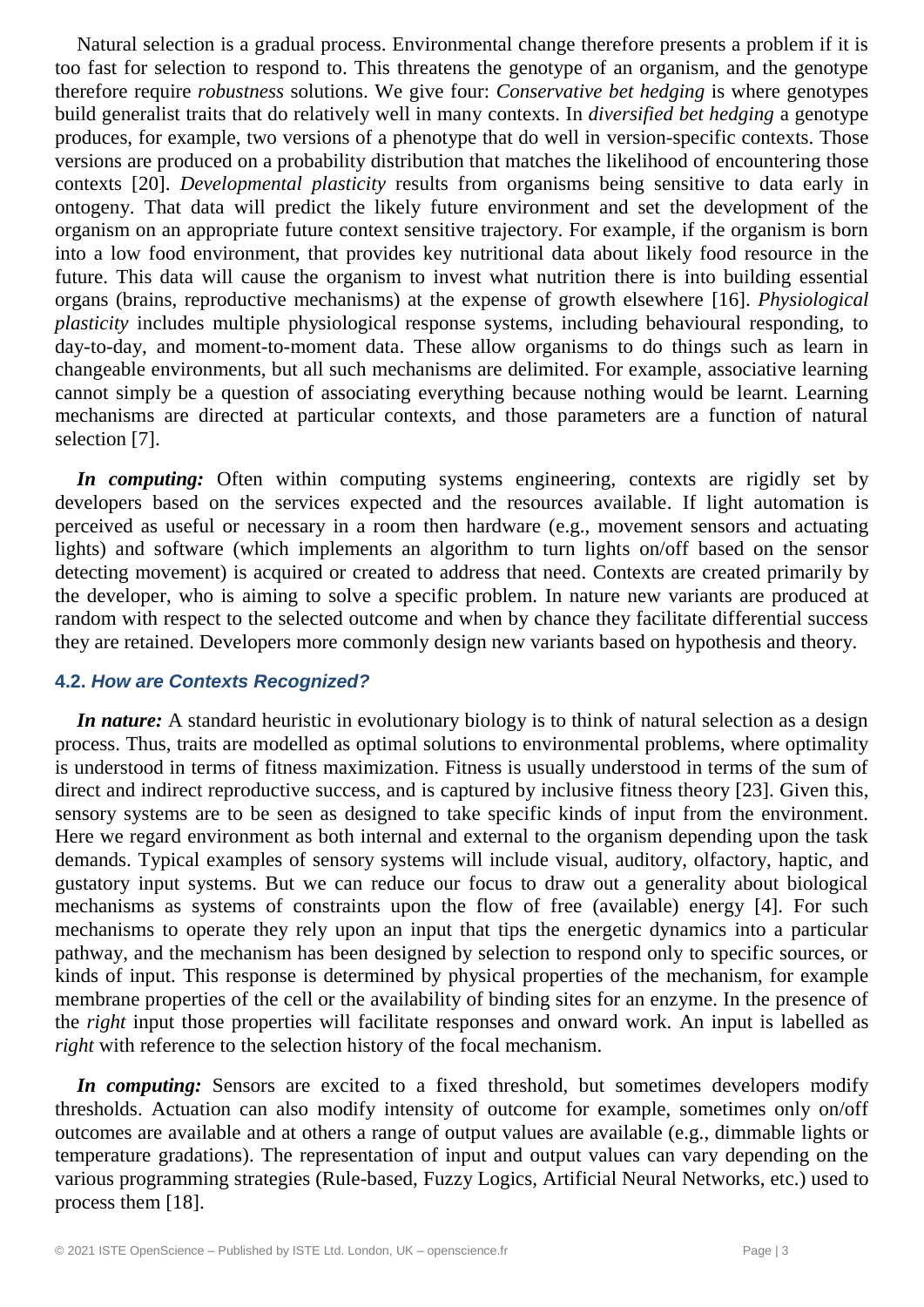#### **4.3.** *How are Contexts Redefined?*

*In nature:* Over an evolutionary timescale selection can shift a population from exploiting one environmental context to exploiting another. During a lifespan developmental and physiological responses can achieve shifts in context. For example, think of an animal that can eat two types of food, A and B. Type A has higher calorie returns than B. We should expect the animal to prefer A, and to reject B in favour of A when A is abundant. But if the relative abundance of A falls below a certain threshold we should expect the animal to starting choosing B also. Thus, the animal will shift from a specialist (A only) to generalist (A  $\&$  B) foraging strategy due to exposures and sensitivity to abundance (assayed via encounter rate). This is an example of an animal changing its response to environmental data, and effectively altering its foraging context [5].

*In computing:* Operational conditions of contexts are initially forecast at the time of design, then developed and deployed. Modification of design assumptions may lead to error within contexts where previously the system had worked. This will lead to further modification. This process is not unlike natural selection in terms of its extended time period and a requirement to redesign the system. Some systems have a small degree of flexibility due to automated learning strategies (supervised, semi-supervised or unsupervised) that are encoded in the representation model of choice (rule-based, fuzzy logics, artificial neural networks, etc.). This too is analogous to the plasticity responses found in nature.

#### **4.4.** *How Contexts Inter-relate?*

*In nature:* Biological models can be described as local hierarchies of related mechanisms, and thus related contexts. Each mechanism provides a context for inputs, those inputs change the state of the mechanism and those state changes can cause outputs which act as inputs to higher level mechanisms. Overall, mechanisms can find use in more than one local hierarchy and are best described as involved in a heterarchy [8]. These networks are effectively cooperative. Cooperation between cells is the hallmark of multicellular organisms and regarded as a major transition in evolutionary history [14].

*In computing:* Computing systems are similarly organized either as hierarchies or as networks of interconnected concepts. Whatever their organization, again the prevalent model is that the developer sets a given organization and that is developed and deployed and very much remains the same unless performance issues trigger a revision, however these are rare. Systems that work are rarely changed and if changes are applied they tend to be minimal to solve a specific malfunction.

#### **4.5.** *Some Nature Inspired Lessons for Context Design*

Based on the considerations above, we can envision some directions for the engineering of *context-aware systems* where more flexibility is embedded in the system for contexts to be created (section 4.1) identified (section 4.2), redefined (section 4.3) and related to each other (section 4.4).

Creation: much of the state-of-the-art in computer science can be characterized as rigid in that it pre-specifies contexts without acknowledging possible change. Design requires a focus upon robustness solutions as in nature. A possibility would be to direct machine learning to discover contexts and track contextual change. For example, if the act of a person getting up from bed and going to the bathroom is associated that person to turn on lights in the corridor and the bathroom, the system can detect that pattern through time and use it to anticipate and automate lighting [3]. In Figure 4.1 we represent the unfolding of the conditions announcing the situation with a sequence of events  $e_1...e_n$  and the culminating event of interest with *e*. We represent with  $d_1...d_n$  the historical data that has been learnt to be associated with outcome *k'* which can be combined with other pieces of knowledge *k1…k<sup>m</sup>* to provide an outcome *O*.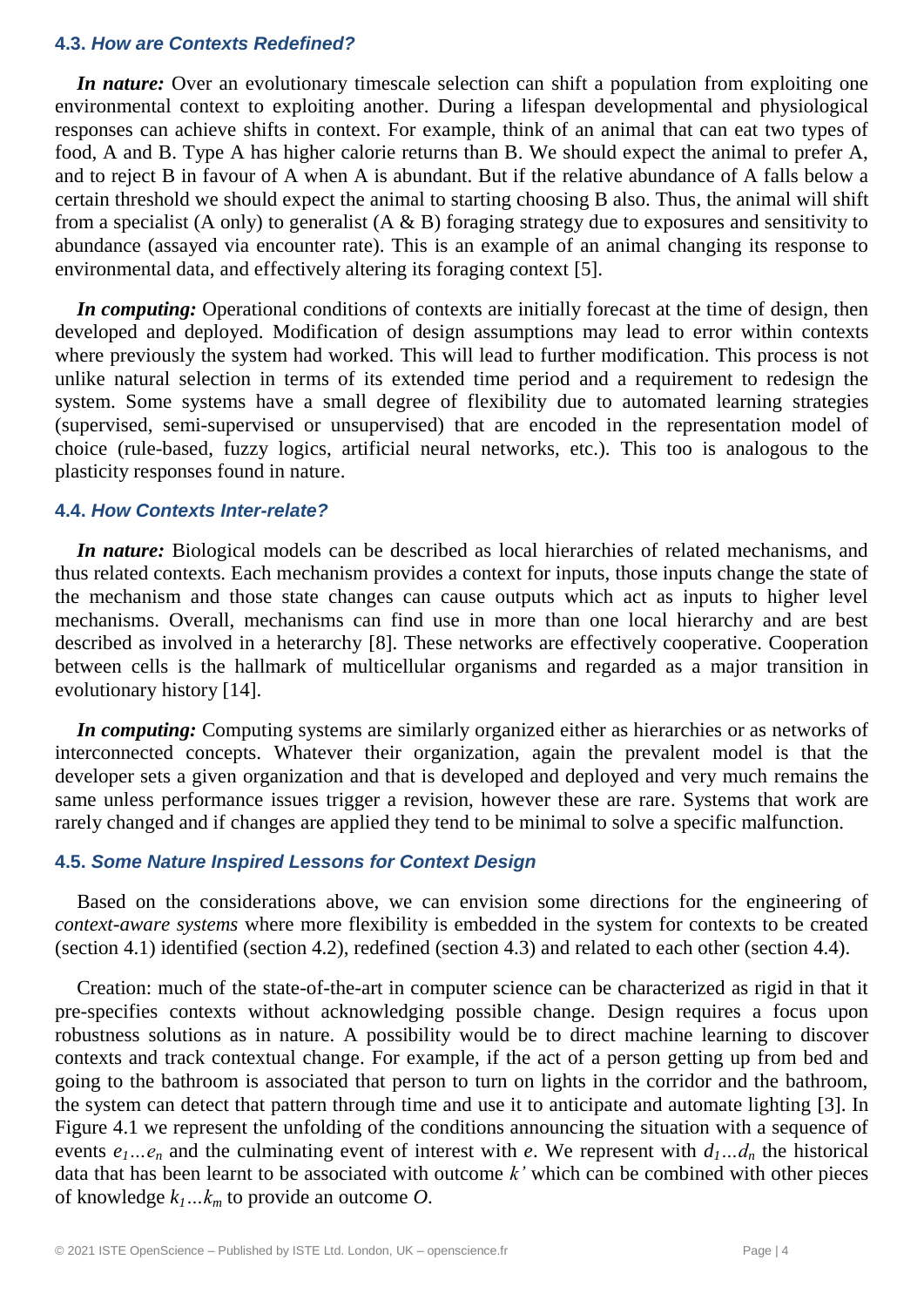

**Fig. 4.1.** *Identifying historical patterns*

Identification: if some of those pieces of knowledge are missing (either *k'* or any of the  $k_1...k_m$ ) then the context is not identified, the system does not act on it, and it does not produce the outcome. However, these *Boolean* takes on context identification can also be made *fuzzy* and investigate what complex combinations of circumstances can relate to a context being unfolding or having been reached, and in which levels of expression these need to reach to satisfy context conditions. Such fuzziness could be dealt with by probability distributions, in something equivalent to bet hedging strategies in nature. More generally, in dynamic contexts prior probability structures associated with *e* to *O* transitions are updated. This Bayesian learning is possibly analogous to aspects of natural selection where the genome is updated after novel environmental exposure assuming available genetic variation [17].

Redefinition: contexts can be dynamically redefined, the conditions which characterize a context  $e_1...e_i$  can be updated to  $e_1...e_i$  and to  $e_1...e_k$  when  $e_i$  and  $e_k$  are found to be relevant (Figure 4.2). This happens in nature when organs and organisms adapt to changing circumstances, however adaptation in nature is usually noticeable after considerable time (for example, a Pavlov's reaction may disappear if the animal unlearns the association with the stimuli) [19]. In artificial context-aware systems it is feasible to do a quicker adaptation, there are motivations to do it more often and quickly, however this is not currently the state of the art where systems are more hardwired and permanent and although it will be easier to achieve it the community has focused on more fundamental shortcomings. Most research in relation to adaptation and context-awareness refer to applications which are adaptive thanks to the use of (rigid) context-awareness, not to contextawareness that it is itself flexibly renewed through adaptation.



**Fig. 4.2.** *Adaptive Learning of contexts*

In evolutionary terms entities may be encouraged to develop in specific directions based on the feedback they receive from the environment (e.g., changing food acquisition strategies to be rewarded with a better energy intake) [21]. This is another area which can do with more attention within the context-aware community: system feedback, for example through techniques such as Reinforcement Learning where a feature *f* is suggested to the system as missing until it is incorporated (Figure 4.3).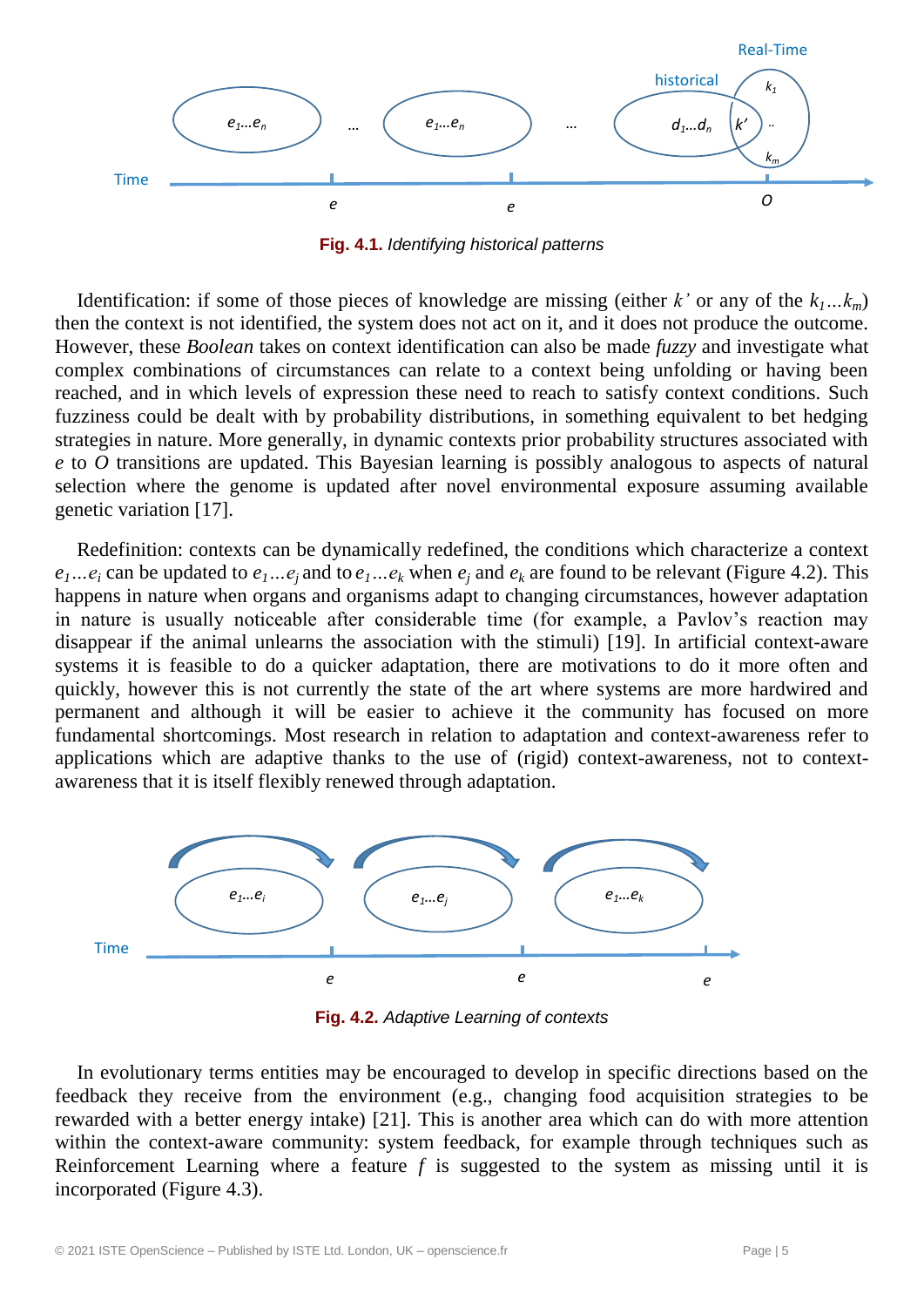

**Fig. 4.3.** *Context-aware systems can benefit with feedback*  '  $\ddot{\phantom{0}}$ 

Inter-relatedness: the inter-relation between contexts is also under researched in computing. Typically, there is a relation between contexts in designed systems, but it is established during the 0 design process and fixed. System revisions due to extrinsic changes in task demands, for example, require expensive revisions with no guarantee of outcome. In general revisions are avoided where possible. In nature the addition of systems to organisms is a consequence of natural selection. But it is most commonly selection on regulatory genes that organize how specific compartmentalized modules are related to one another [12]. This permits evolvability as it prevents new genetic variation destabilizing the whole, whilst allowing novelty in response to new contexts. In short, the contexts that have changed can be dealt with but not at the expense of other systems for unchanged contexts. A common example of this modularity is that of *Hox* genes that regulate the basic bilateral body plan across multiple taxa [13]. Reorganizing where *Hox* genes are expressed determines where body parts such as legs and antennae are placed in development. 0

The flexibilities discussed above will lead to context-aware systems which are more flexible and 0 self-sufficient. This is far from the state of the art and it will represent a new generation of contextaware systems.

#### **5. Research Conclusion**

We believe there is a benefit on more closely investigating the interconnections of these two seemingly disconnected areas and using the main characteristics of strategies perfected in nature to inspire innovative context-based system design by system developers. We looked at how contexts are generated and recognized, how they change and inter-relate. All processes which happen in nature and are also important in computing. We illustrated how these processes in nature may lead to reflection on these within computing and hopefully to future progress at a theoretical and then practical level.

#### **References**

- [1] Alegre. U., Augusto, J. C., Clark, T. (2016): Engineering context-aware systems and applications: A survey. Journal of Systems and Software. 117: 55-83. Elsevier.
- [2] Augusto, J. C., Aztiria, A., Kramer, D., Alegre U. (2017) A Survey on the Evolution of the Notion of Context-Awareness. Applied Artificial Intelligence 31(7-8): 613-642. Taylor and Francis.
- [3] Aztiria, A., Augusto, J. C., Basagoiti, R., Izaguirre, A., and Cook, D. J. (2013) Learning frequent behaviours of the users in Intelligent Environments. IEEE's Transactions on Systems, Man and Cybernetics: Systems 43(6):1265- 1278. IEEE Press.
- [4] Bechtel W, Bich L. 2021 Grounding cognition: heterarchical control mechanisms in biology. Philos. Trans. R. Soc. B Biol. Sci. 376, 20190751. (doi:10.1098/rstb.2019.0751)
- [5] Charnov EL. 1976 Optimal Foraging : Attack Strategy of a Mantid. Am. Nat. 110, 141–151.
- [6] Dey, A. K. and G. D. Abowd (1999). Towards a Better Understanding of Context and Context-Awareness. Computing Systems 40 (3), 304-307.